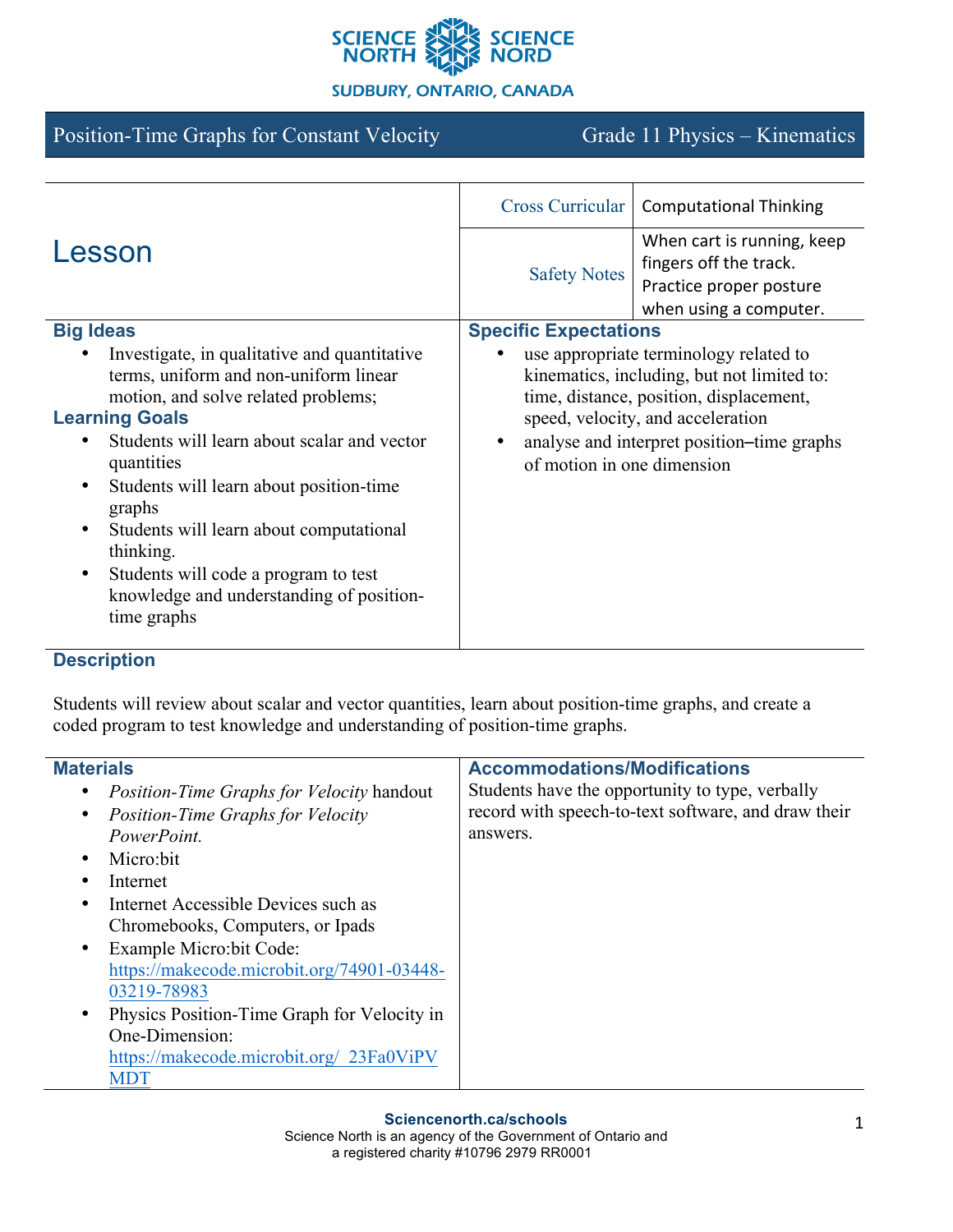

#### **Introduction**

- Educators should have groups of 2 or 3 students determined prior to the beginning of class. Students do not need to be placed into groups until Micro:bit coding section.
- Introduction: Review scalar and vector quantities video from start until 2:00: https://www.youtube.com/watch?v=Pj8Zh0A-uLU

#### **Action**

- Facilitate collaborative elbow-partner discussion on Slide 3 in the *Position-Time Graphs for Velocity PowerPoint* and the **Matching** section of *Position-Time Graphs for Velocity* handout.
- Educators are encouraged to discuss the answers, located on Slide 4 in the *Position-Time Graphs for Velocity PowerPoint.*
- Students will complete drawings and fill-in-the-blanks in the **Vector Quantity: Velocity** section of *Position-Time Graphs for Velocity* handout with Slides 5-6 in the *Position-Time Graphs for Velocity PowerPoint.*
- Educators will play the Velocity Video, https://www.youtube.com/watch?v=apewLkLAR-U, pausing the video for Video Tasks at 5:33 to facilitate a discussion between elbow-partners, continuing the video and pausing again at 5:55 to facilitate a class discussion.
- Students will complete the Video Tasks in the *Position-Time Graphs for Velocity* handout during the allotted discussion times.
- Students will then split into the pre-determined groups of 2 or 3 and complete the **Collaborative Problem-Solving** section of the *Position-Time Graphs for Velocity* handout.
- Educators are encouraged to review the process to answering the questions in the **Collaborative Problem-Solving** section in the *Position-Time Graphs for Velocity* handout with Slides 9-10 *Position-Time Graphs for Velocity PowerPoint.*
- Students will continue in their groups of 2/3 to complete the **Position-Time Graphs** section of the *Position-Time Graphs for Velocity* handout.
- Educators are encouraged to review the **Position-Time Graphs** section in the *Position-Time Graphs for Velocity* handout with Slide 12 in the *Position-Time Graphs for Velocity PowerPoint.*
- Educators will show the Example Micro:bit Code, https://makecode.microbit.org/74901-03448- 03219-78983, located on Slide 13 of the *Position-Time Graphs for Velocity PowerPoint* and pose the question "What type of velocity is being described in the Position-Time Graph?"
- Students will use Makecode.Microbit.org and **Micro:bit Brainstorming** section of the *Position-Time Graphs for Velocity* handout to expand on the Example Micro:bit code and demonstrate an object that has no velocity and an object that has negative velocity. An optional challenge is also